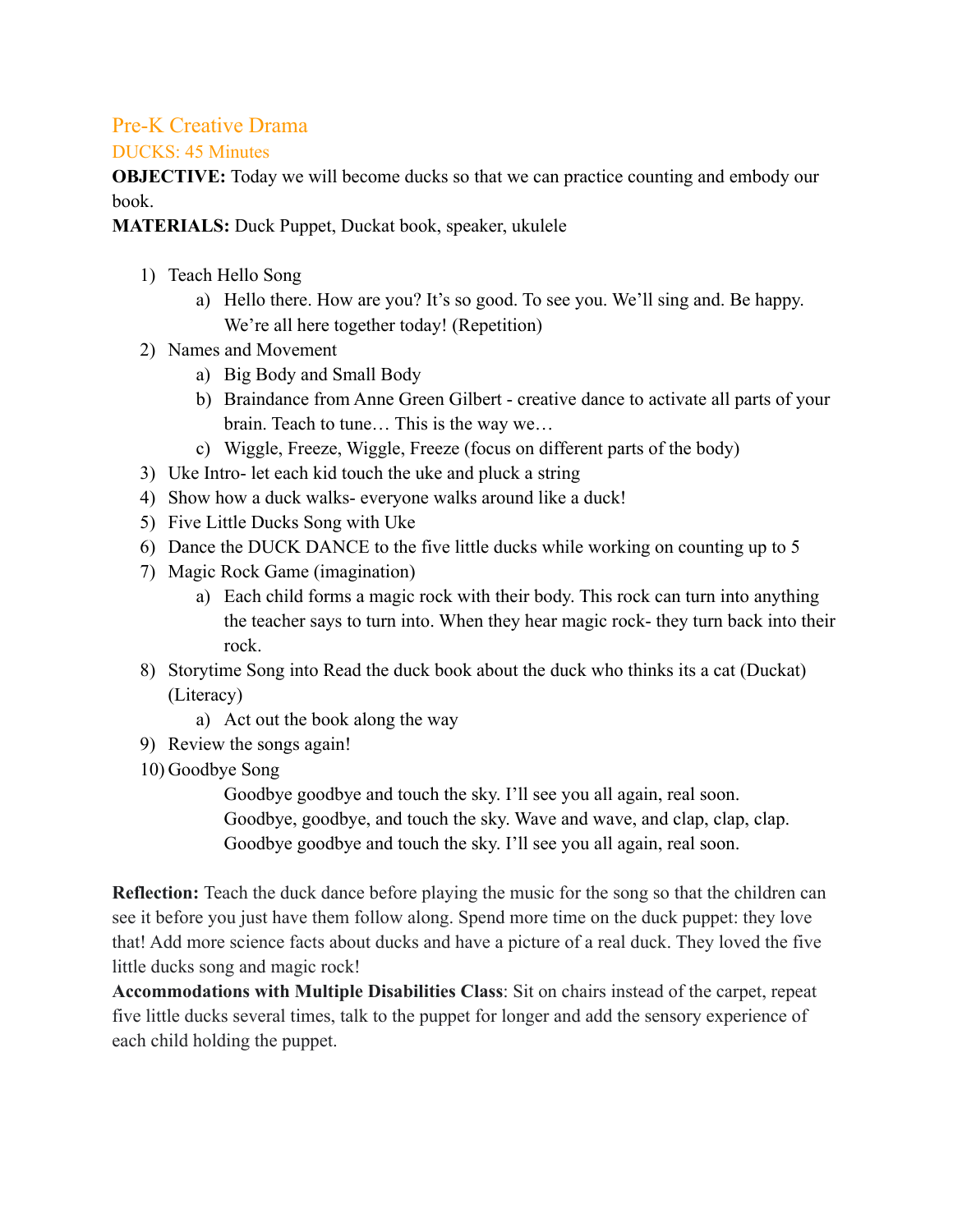## Pre-K Creative Drama FROGS: 45 Minutes

**OBJECTIVE:** We will become frogs and embody the life cycle of a frog from tadpole to a fully grown frog.

**MOVEMENT OBJECTIVE:** To work on locomotor jumping skills with two feet to two feet. **MATERIALS:** Frog puppet, scarves, book (Tadpole to Frog), ukulele

- 1) Warm-Ups
	- a) Hello Song
	- b) Introduce BrainDance with song "This is the way…" (Anne Gilbert Green)
	- c) Magic Rock
	- d) Wiggles
- 2) Introduce frog puppet (Froggie)
	- a) Each child gets a moment to say hello to Froggie and talk to them.
- 3) Little Green Frog Song with Frog Puppet and Frog Dance with ukelele Mmm-mmm, went the little green frog one day

Mmm-mmm, went the little green frog

Mmm-mmm, went the little green frog one day

And they all went mmm, mmm, ahhh

We all know frogs go la-di-da-di-da

La-di-da-di-da. La-di-da-di-da

We all know frogs go la-di-da-di-da

They don't go mmm, mmm, ahh

Mmm-mmm, went the little green frog one day

Mmm-mmm, went the little green frog

Mmm-mmm, went the little green frog one day

And they all went mmm, mmm, ahhh

We all know frogs go la-di-da-di-da

La-di-da-di-da. La-di-da-di-da

We all know frogs go la-di-da-di-da

They don't go mmm, mmm, ahh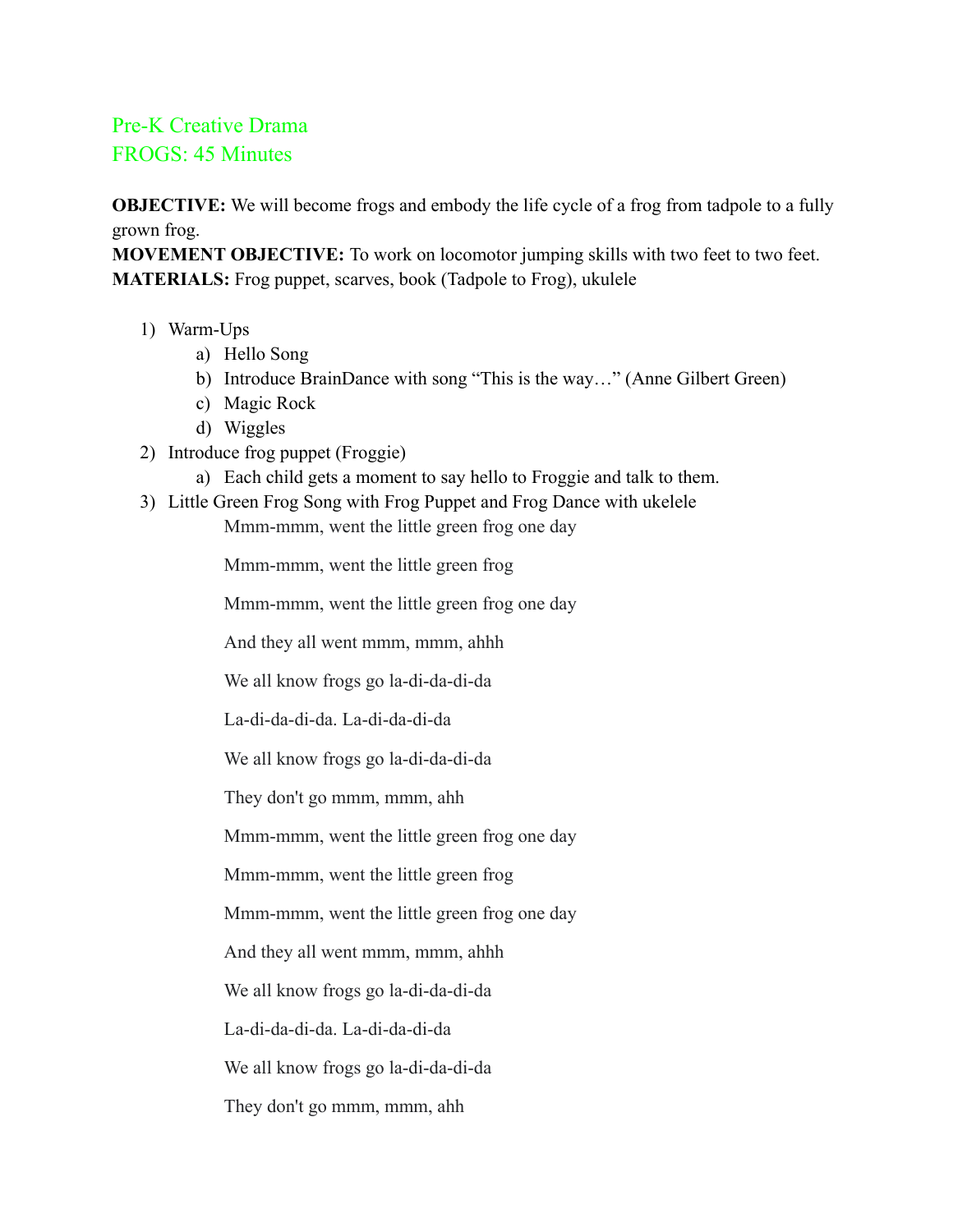We all know frogs go la-di-da-di-da La-di-da-di-da. La-di-da-di-da We all know frogs go la-di-da-di-da They don't go mmm, mmm, ahh

- 4) Lily Pads Dance and Game Working on jumping, coordination, and fear (some lily pads are far apart- taking the leap to jump with both feet can feel scary).
	- a) Set up dancing scarves as lily pads and have the children jump from one lily pad to the other, one at a time. Then set up lily pads in different jumping patterns.
- 5) Storytime Song and Read Frog Book (Tadpole to Frog) while stopping along the way to count frogs and other animals in the picture book. Also acting out various things in the story.
- 6) Growing into Frogs From Tadpoles Creative Drama and Science
	- a) Cover each child with a scarf.
	- b) Once upon a time, there was a tiny egg, waiting in the pond.
	- c) The little tadpole swam around the pong, wiggling its long tail.
	- d) Then one day, the tadpole did something amazing. It grew two back legs.
	- e) The tadpole got bigger and bigger and then one day, it grew two back legs.
	- f) The tadpole looked at itself, and wondered.
	- g) Then as it was swimming around, it noticed that its tail was getting smaller and smaller, until it was gone!
	- h) The tadpole realized it wasn't a tadpole any more.
	- i) It was a frog.
	- j) The frog liked to jump onto the lily pads and say hello to the other frogs.
- 7) Goodbye Song

Goodbye goodbye and touch the sky. I'll see you all again, real soon. Goodbye, goodbye, and touch the sky. Wave and wave, and clap, clap, clap. Goodbye goodbye and touch the sky. I'll see you all again, real soon.

**Reflection:** The scarves really brought the life cycle to life! Also, using the scarves as lily pads was a very easy way to explain jumping from two feet to two feet and was an easy way to make it further away for children who can take bigger jumps and closer together for children who have shorter legs. Explain that these scarves will come out again and again and that you might get a color you don't like today, but you might get the color you do like next time!

**Accommodations with Multiple Disabilities Class**: Instead of focusing on jumping, really focus on the lifecycle of a frog more! However, can have students as they are able, jump in place where they are standing. Those who are sitting can work on both feet touching the ground and then pulling them up. Work on the frog song for longer and have foggy open his mouth and try to bite the fingers! Also, add another frog song (perhaps 5 little frogs- building on 5 little ducks).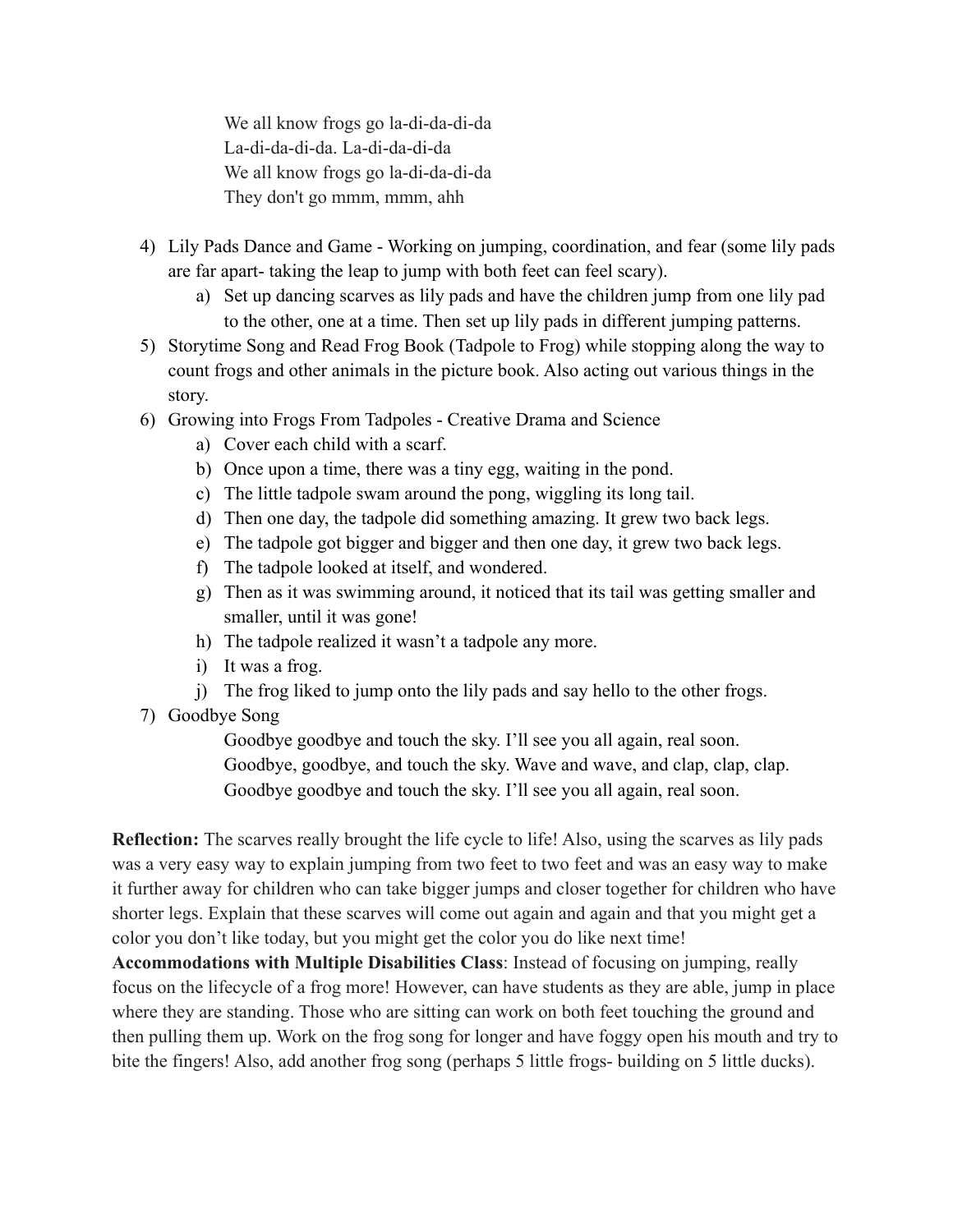Pre-K Creative Drama

**SPIDERS:** 45 Minutes

**OBJECTIVE:** Today we will work on locating different body parts using the song, "Spider on the Floor." We will also enact how spiders are important in an ecosystem by catching various insects in the webs that we spin in our role drama.

**MATERIALS:** Popsicle sticks on a felt "spider" with googly eyes, felt "suns" on popsicle sticks, scarves to use as spider webs, ukulele

- 1) Warm-Ups
	- a) Hello Song!
	- b) Braindance- Anne Gilbert Green
	- c) Magic Rock
		- i) Review animals that were taught before (frogs, ducks)
	- d) Wiggles and Freeze
- 2) Spider on the Floor Song using props (fake felt spiders on popsicle sticks)
	- a) Introduce rhyming words (the song rhymes)
	- b) Also working on body parts and moving the physical fake spider to the body part said in the song.
- 3) Movement across the floor- crawling on the floor like a spider (one at a time). Add scarfs to work on zig-zag crawling pathways.
- 4) Role Drama
	- 1. Imagine you are a tiny little spider
	- 2. The sun has gone to bed and the moon is high in the sky.
	- 3. Wake up, little spiders, time to spin your web!
	- 4. You will start by making a web from one side to the other. Now, can you make a web the other way?
	- 5. Join the lines together, moving around and around
	- 6. It's finished!
	- 7. And now, little spider, rest in the middle of your web. (give each child a scarf to use as their web)
	- 8. Wait.. wait… wait… as quiet as you can.
	- 9. You hear something buzzing! A FLY!
	- 10. It has landed in your sticky web and is making your web wiggle.
	- 11. Slowly creep towards the fly- catch it and eat it.
	- 12. Repeat the fly caught in the spider web part a few times.

5) Itsy Bitsy Spider Song with Props and ukulele

Sun on the popsicle stick and spider on the popsicle stick.

6) Goodbye Song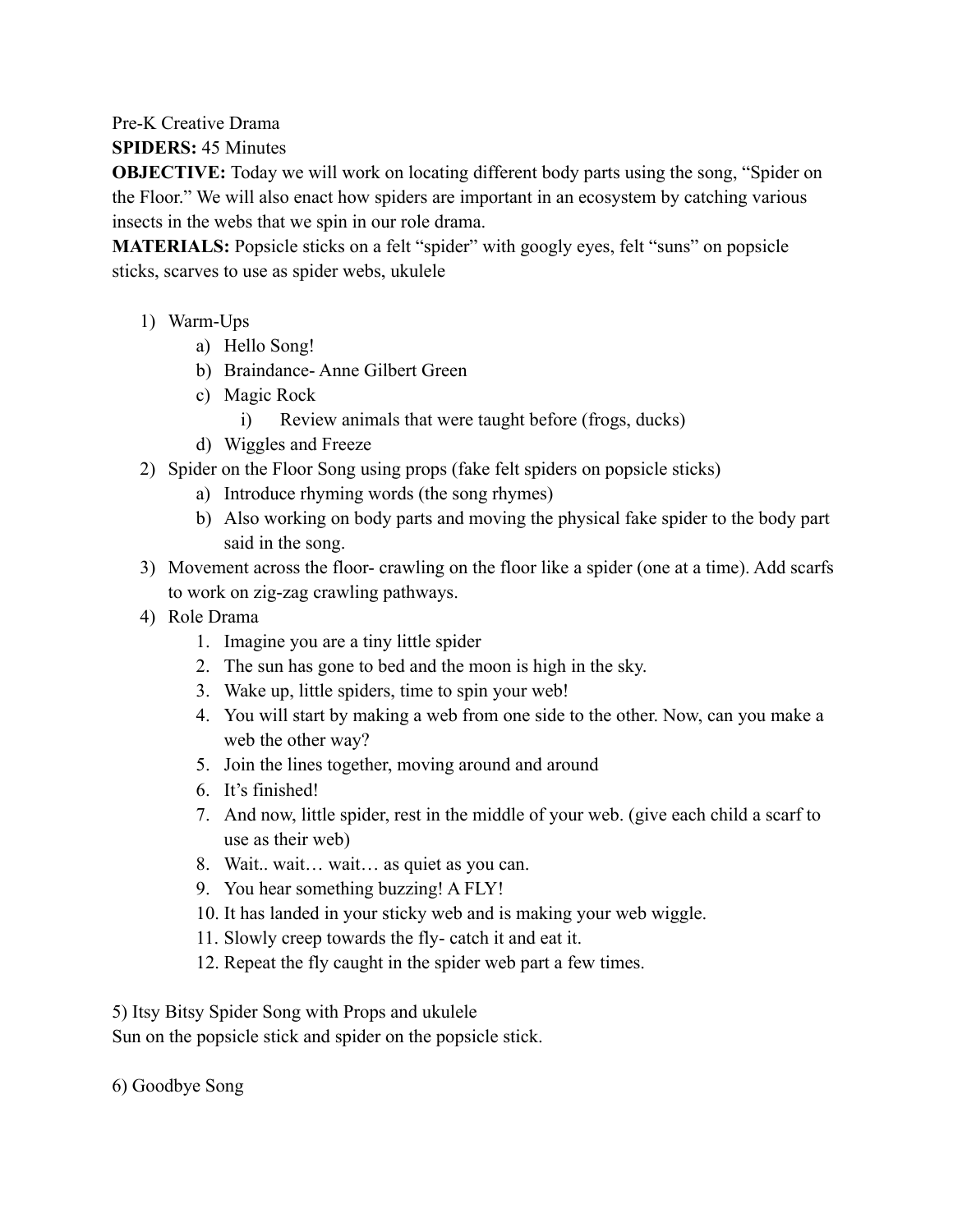**Reflection:** Some pre-k'ers will understand the rhyming words part while others will not. Before going into the song, have a short part of the lesson on rhyming words and what they are so that all students have a chance to fully understand what you are asking them to do. There could be time for a book in place of repeating the role drama a few times- perhaps pick a book to add about the importance of spiders. Perhaps "The Next Time You See a Spiderweb" by Emily Morgan before going into the spider web creative drama so students understand the science behind what you are having them do.

**Accommodations with Multiple Disabilities Class**: Do not have to do the crawling movement across the floor- students can sit in chairs. Add the duck and frog song to the class as well to build on what has already been done!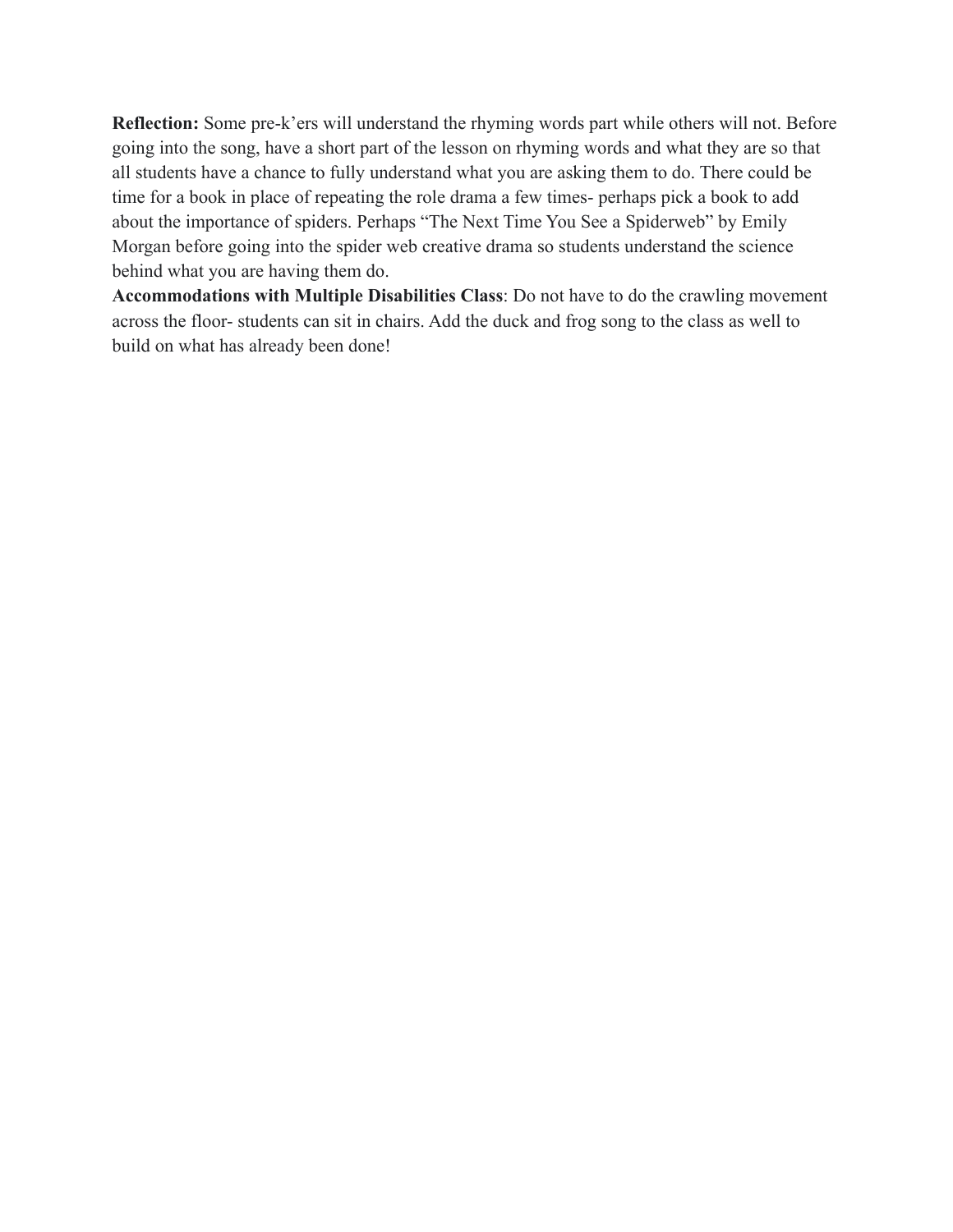Pre-K Creative Drama Caterpillars and Butterflies: 45 Minutes

**OBJECTIVE:** We will embodythe life cycle of a caterpillar into a butterfly.

**DANCE OBJECTIVE:** Working on locomotor skills: tiptoes across the floor.

**MATERIALS:** Stuffed Animal Caterpillar that turns from a caterpillar into a butterfly, book "A Very Hungry Caterpillar," Scarves, ukulele, speaker for across the floor and butterfly song

- 1) WARM-UPS
	- a) Hello Song!
	- b) Braindance (Anne Gilbert Green)
	- c) Magic Rock (reviewing animals you did previously) The last animal you do is always the one that we are doing that day.
	- d) Wiggles and Freeze
- 2) Warm Up to the Book

\*Can you make yourself small? Roll yourself up into a little ball.

\*Can you make yourself tall? Stretch up on your tippy toes.

\*Small- roll yourself into a little ball like a tiny little plum.

More Shapes:

Strawberry, a pear, a long sausage, a thin slice of cheese, a round lollipop.

- 3) Introduce the stuffed animal Caterpillar (named Crawly- each child gets a chance to pet Crawly)
	- a) Crawly turns inside out and becomes a Butterfly!
- 4) Storytime Song into Reading the Very Hungry Caterpillar.
	- a) Act it out as we read it. Students repeat the repeated phrases with you.
- 5) Role Drama
	- a) Cover each child with a scarf (as eggs)
	- b) When you take the scarf off, they pop up and said "pop" and become Caterpillars
	- c) Repeat- scarves are now cocoons.
	- d) When you take the scarf off, they said "pop" and become butterflies!
	- e) The scarf becomes a flower to drink nectar from!
- 6) Across the Floor
	- a) Going across the floor as butterflies.
	- b) Moving on tip-toes across the floor with arms out as wings.
	- c) Add scarves to add zig-zag.
- 7) Learn Song (using uke) to Lavender's Blue (Dilly Dilly)
	- a) Focus on the Dilly Dilly (have them try it at a whisper, yelling, and normal voice)
- 8) Learn dance to "I Saw a Butterfly" Laurie Berkner Band
	- a) Each child gets two scarves now to use as wings for the dance.